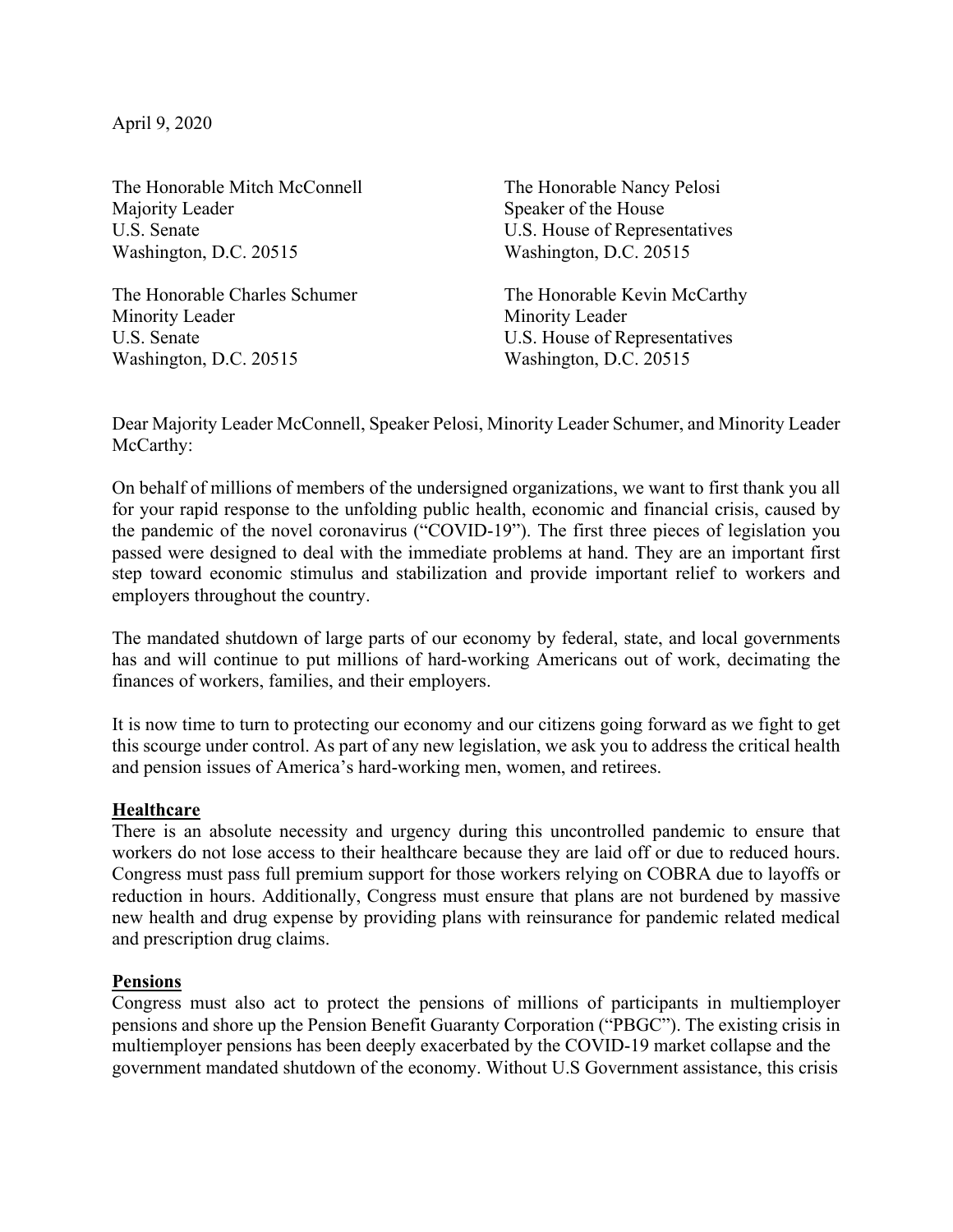Majority Leader McConnell, Speaker Pelosi, Minority Leader Schumer, and Minority Leader McCarthy April 9, 2020 Page Two

will threaten the existence of the 200,000 employers in these plans, their 3.8 million active workers, and the retirement income for 10.4 million participants.

During the discussion of the CARES Act, Senate Democrats put forward a thoughtful proposal (see attached) to deal with the crisis in multiemployer plans that was built off the special partition program included in the Multiemployer Pension Recapitalization and Reform Plan issued by Chairman Grassley and Chairman Alexander in November. The Democrats' proposal was supported by President Trump and we continue to support it, as well.

As you move forward on new legislation, we urge Congress to ensure that any legislation addressing multiemployer pension plans include the special partition program at the PBGC to deal with the critically endangered plans. The special partition program would move liabilities from failing plans to the PBGC, ensuring that participants receive full benefits while providing plans with the path to long-term solvency. As part of that program, the PBGC must be provided with enough annual funding by the U.S. Government to carry out its mission. Finally, Congress should include provisions similar to the Worker, Retiree, and Employer Recovery Act of 2008, to allow plans to freeze their zone status for the current year, and the Pension Relief Act of 2010, to allow plans to smooth investment and contribution base unit ("CBU") losses in the funding standard account, and investment losses in the development of the actuarial value of assets.

While there are other issues and proposals regarding the reform of multiemployer pension and health plans that the individual organizations below, and Members of Congress, believe should be included in any legislation, we urge Congress to make the specific health and pension provisions outlined above the centerpiece of your work.

Sincerely,

Actors' Equity Association AFTRA Retirement Fund American Federation of Musicians American Federation of Musicians and Employers' Pension Fund The Association of Theatrical Press Agents and Managers IATSE Local 18032 The Association of Union Constructors (TAUC) Bechtel Corporation The Broadway League Central States Pension Fund Equity-League Pension, Health & 401(K) Trust Funds Exhibition Employees Local 829 Pension Fund FCA International HEALTHWorks I.A.T.S.E. National Pension, Health & Welfare, Annuity and Vacation Funds